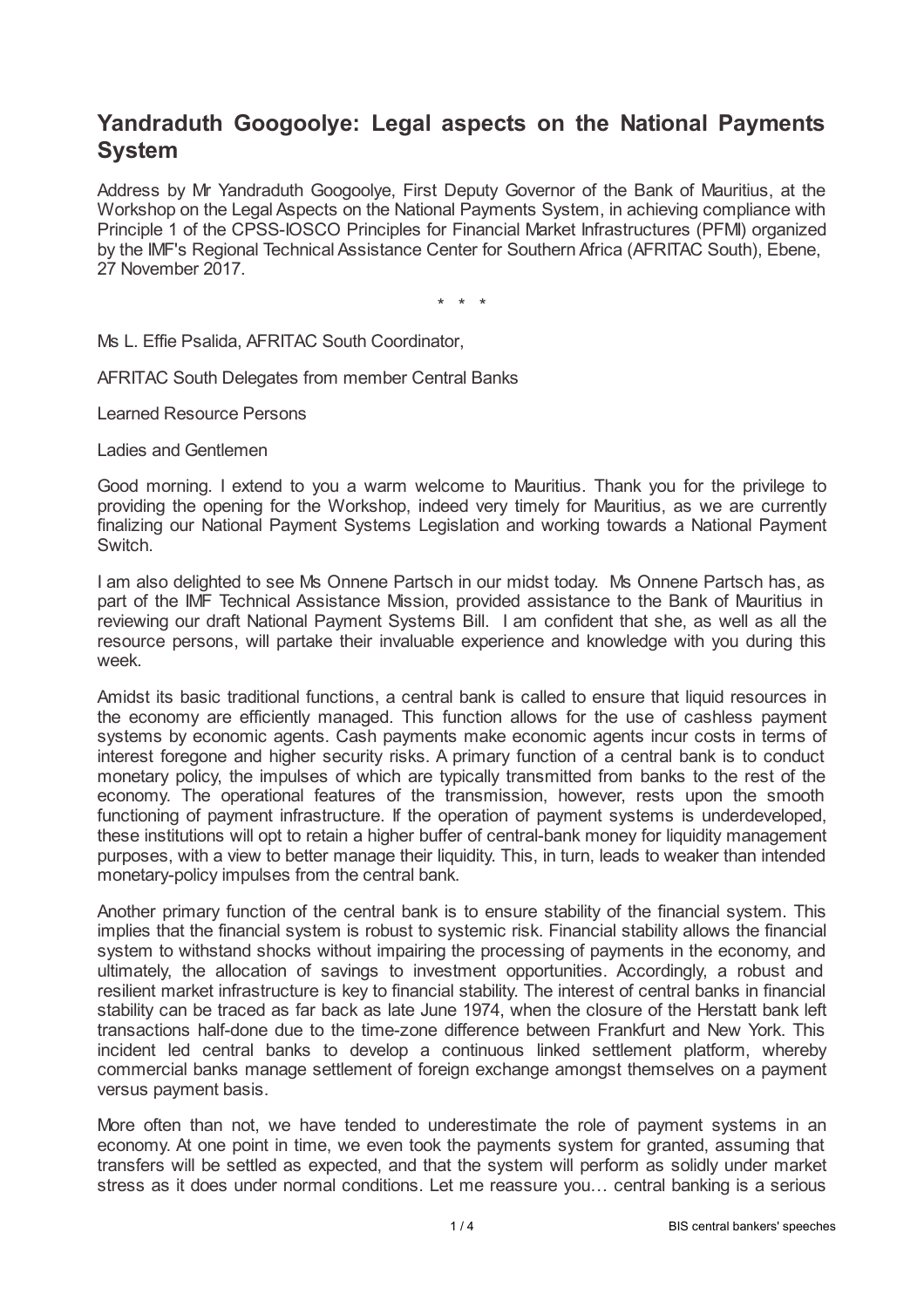job and we do acknowledge that payment systems play a critical role in the design of the broad spectrum of a central bank's policies. Thus, it is in the interest of the central bank to ensure that the payment system is efficient, as it enables the orderly functioning of the interbank, money and capital markets. This also reduces the cost of exchanging goods and services, expands opportunities for commercial and financial transactions, and supports higher investment and economic activity. Settling payments in accounts at the central bank still provides the link with the latter's two main tasks, namely monetary policy and financial stability. In sum, a national payment system is a vital mechanism for ensuring a country's economic development, since almost all transactions involve some kind of payment and maintain confidence in the domestic currency both in normal times and during crisis times.

Central banks are also required to nurture the various characteristics that underpin the design and development of the payment system. Specifically, a central bank has to put forward the legal framework through the establishment of rules and regulations, standards, and policies that will govern the nation's payment and settlement services; while facilitating payment finality. It is also called upon to regulate private agents in the payment system; and to administer payment services, especially the large-value payment systems that underpin financial activity. Last but not least, the central bank musty also provide credit for participants in the payment system.

As the lender of last resort, the central bank ought to have the required information and means to oversee and, if necessary, assist the institutions participating in the payment system. The central bank has to exercise oversight on the design and the operations of payment arrangements to improve the speed and reliability as well as reduce financial risk, transactions costs and the risks of fraud, errors and other major types of risks inherent in the payment system. A well-developed statutory and regulatory framework for the payment system, thus, reduces uncertainty and risk, and provides the needed clarity.

Let us recall that payments systems are but one of the five key types of Financial Market Infrastructures (FMIs). The four others being the Central Securities Depositories, Securities Settlement Systems, Central Counter Parties and Trade Repositories. FMIs are key components of the financial system. They play a critical role in the smooth functioning of the financial market and can be a source of both financial stability and operational efficiency by, inter alia, establishing and ensuring secure arrangements for the timely clearing and settlement of obligations between counterparties. To manage the relationships among the various counterparties and stakeholders and also to mitigate risks, it is imperative for the National Payment System (NPS) to operate on sound legal premises.

Legal certainty brings confidence, and Principle 1 of the CPSS-IOSCO Principles for Financial Markets Infrastructures underscores the importance for FMIs to have a well-founded, clear, transparent, and enforceable legal basis for each material aspect of their activities.

The CPSS-IOSCO Principles further set out the five key considerations in order to fully comply with the first Principle, which are as follows:

- 1. the legal basis should provide a high degree of certainty for each material aspect of an FMI's activities in all relevant jurisdictions;
- 2. an FMI should have rules, procedures, and contracts that are clear, understandable, and consistent with relevant laws and regulations;
- 3. an FMI should be able to articulate the legal basis for its activities to relevant authorities, participants, and, where relevant, participants' customers, in a clear and understandable way;
- 4. an FMI should have rules, procedures, and contracts that are enforceable in all relevant jurisdictions. There should be a high degree of certainty that actions taken by the FMI under such rules and procedures will not be voided, reversed, or subject to stays; and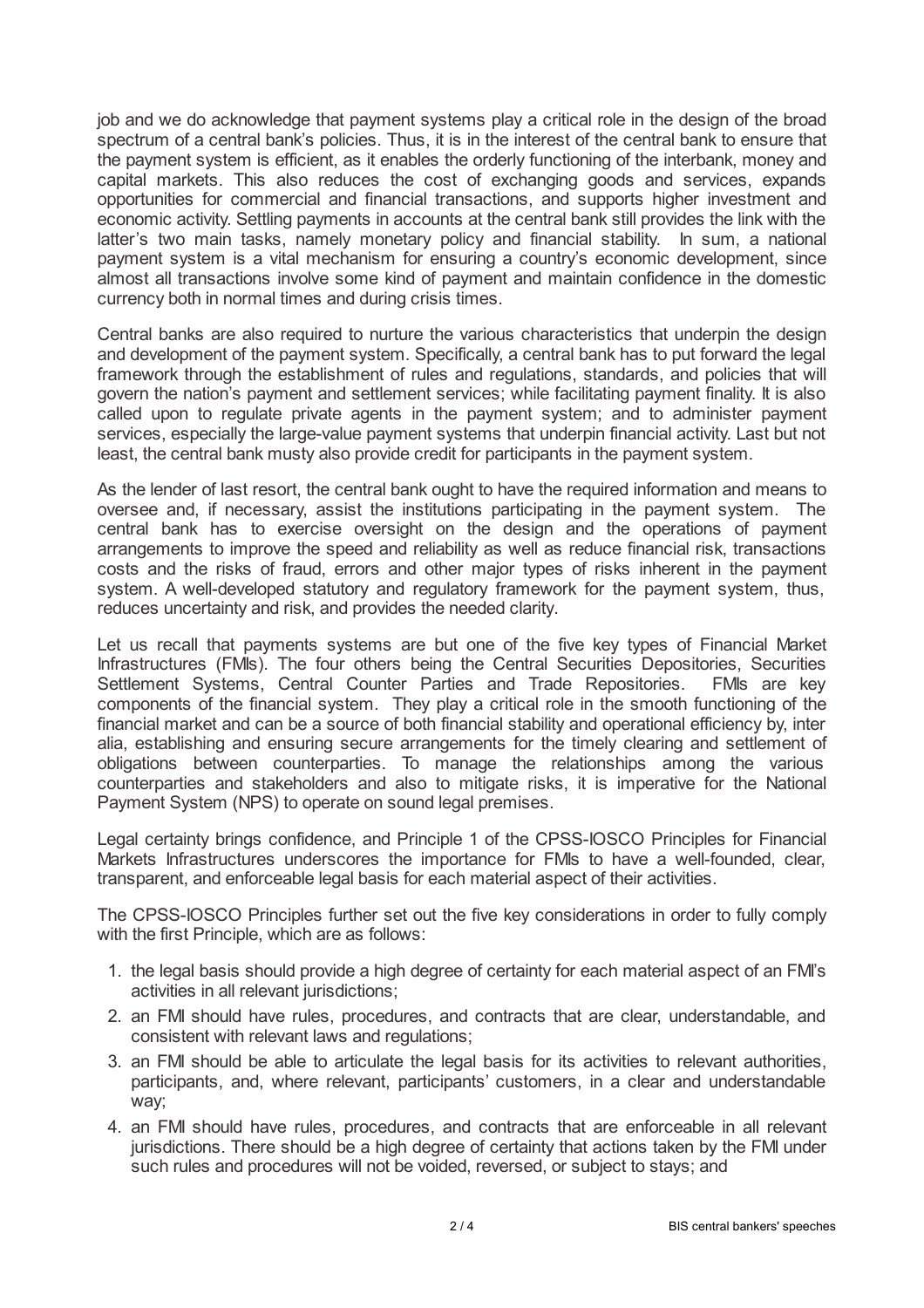5. an FMI conducting business in multiple jurisdictions should identify and mitigate the risks arising from any potential conflict of laws across jurisdictions.

A proper understanding of these key considerations is, thus, mandatory for central bankers. I need not dwell further on these as they would surely be covered by the resource persons in the Workshop.

The legal framework must accordingly provide explicit and defined authority of Central Banks over payment systems, including amongst others the powers to license, authorise or designate payment systems and clearly define their oversight functions. The basis for cooperation with the regulators of other domestic FMIs as well as foreign FMIs must also be clearly spelt out in the law.

We must not ignore the regional dimension to this lively subject. Cross-border trade in the region is rapidly expanding and various initiatives are evolving for the continent. To facilitate payment transactions, Africa is host to a number of cross-border payment systems: the SADC Integrated Regional Electronic Settlement System (SIRESS) and the COMESA Regional Electronic Payment and Settlement Systems (REPSS), West African Monetary Zone (WAMZ), the East Africa Payment Systems (EAPS) of the East African Community (EAC). I am sure that AFRITAC member states must be participants to at least one of them. The Bank of Mauritius is itself a participant in the REPSS and SIRESS.

However, there is currently no harmonised legal and regulatory framework for payments in the Continent and member states are at varying stages of development of their legal and regulatory frameworks for their respective NPS.

In the SADC Region, for example, in the absence of an appropriate SADC wide legal and regulatory framework, Member States participating in the SIRESS have structured the legal arrangements between themselves through a number of multilateral agreements, in view of providing for legal certainty. SADC countries have, however, already committed themselves to harmonise their legal and regulatory frameworks and to establish institutional and organisational structures conducive to the establishment of an integrated payments market.

Ladies and gentlemen, payment services are considered to be the stepping stone for financial inclusion. People's demand for ever faster, more convenient and flexible means of payments has led to a dramatic evolution in the payment ecosystem, especially in the retail payment services.

Today, the contours of the global financial system are different from what they were, say, a decade before. Major developments have underscored the implications for payment systems and financial stability as they have exposed central banks to additional sources of risks. For instance, the issuance of new financial instruments, the increasing size and complexity of financial systems, and globalization of financial markets have contributed to generate new areas of risks. Financial innovations, due to technological advances in information and communications, have impacted strongly on the speed, variety and costs of transactions. These have increased the size of the financial sector vis-à-vis the real economy and the number and volume of transfers that take place through the payment system have magnified significantly. Consequently, the smooth running of the financial system and the economy is turning out to be very reliant on the non-stop provision of market liquidity and, obviously, on the orderly functioning of the payment system.

Fintechs are nowadays the new kid on the block. They are rapidly positioning themselves as the key players in the financial industry, partly due to some sort of regulatory void in which they have been operating so far, and partly as some regulators around the world have adopted a somewhat adaptive approach to regulation in order not to stifle innovation. Since financial companies are creating faster, cheaper, and more convenient payment systems out of technology, a customer